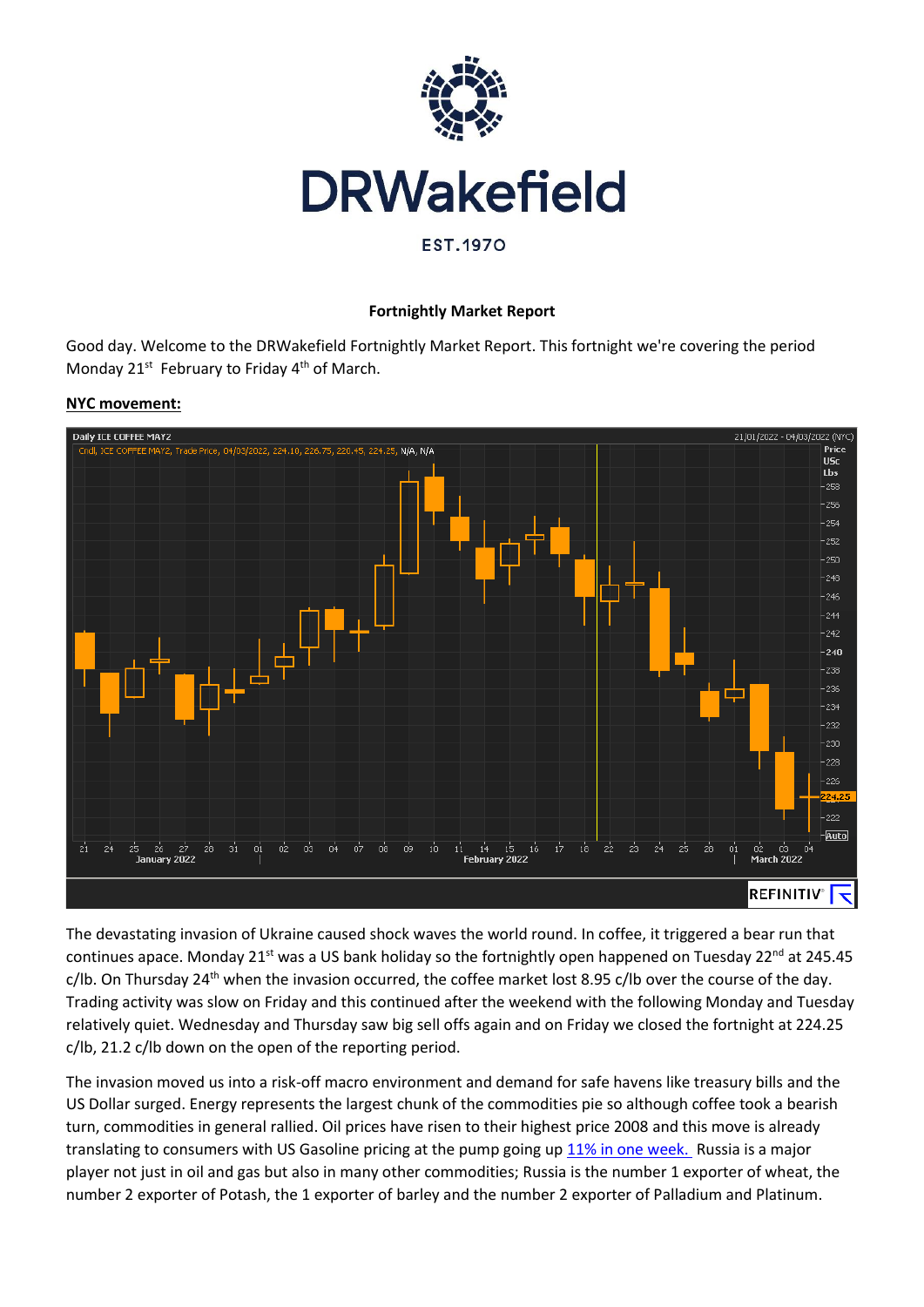What is Potash? it's used primarily in fertilisers to support plant growth, increase crop yield and increase disease resistance. Given Russia's dominance of this product, we could see fertiliser costs go up even further for coffee producers. Russia and Belarus are the largest suppliers of fertilisers to Brazil, who could make up that shortfall? Brazil imports 80% of the fertiliser it uses so this is unlikely to be found locally.

The level of sanctions levied on Russia will impact each export differently but what is certain is that there will be more price rises across the board.

## **COT & certified stocks:**

In the CFTC's COT report with the cut-off Tuesday 22<sup>nd</sup> February the Non-Commercials reversed the trend of the previous 2 reporting periods and reduced their Net Long position by 2,887 lots.

In the CFTC's COT report with the cut-off Tuesday 1<sup>st</sup> March the Non-Commercials again reduced their position by 4,834 lots to total 53,882 lots. This Fund Long Liquidation is a reaction to the ongoing conflict in Ukraine with no significant changes in coffee fundamentals.

The drawdown in Certified US Arabica stocks has abated somewhat. Stocks now stand above the psychologically important level of 1 million bags. Could this be that start of the restocking of ICE certified warehouses?



#### **Robusta:**

The Robusta market mirrored Arabica in its large sell off. It started the month trading at 2,251 \$/mt and, after a quiet opening 3 days, started a big drop which was characterised by a big bear day followed by a day's breather. This was repeated 3 times and was broken by the final day in our reporting period which saw Robusta claw back a little value and close the week out at 2,038, 213 \$/mt lower than it started the fortnight.

## **Origin:**

We have already mentioned soaring costs in this report and this is not exclusively linked to the invasion of Ukraine. In **Colombia**, production costs increased by 40% in 2021. There are many drivers behind this figure but 2 dominate: labour and inputs.

All of these costs have ensured that Colombian pricing has remained firm, even with the NYC so high. Differentials never came down and it seems like they go up every month when we ask for pricing to be refreshed. This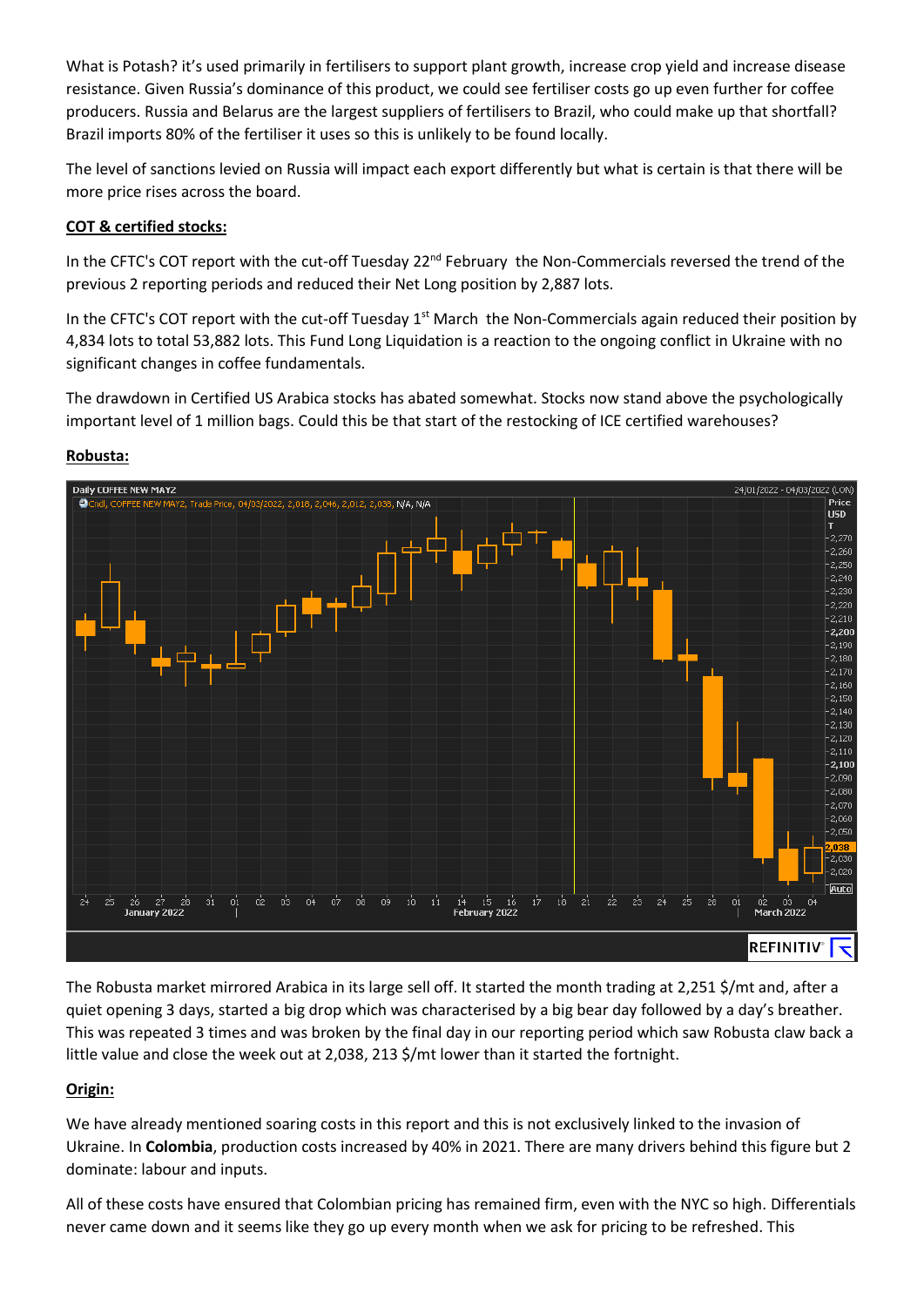happened when La Roya devastated Colombian production over 10 years ago and many buyers moved their sourcing to Peru which had more affordable options. Could we see a repeat of this trend? The industry had to find substitutes during Covid when there was very little coffee leaving Cartagena and Buenaventura but everyone came back when the coffee flow started again.

In **Nicaragua** the harvest has already wound up for the year. This origin, like the rest of the region, started their harvest 6 weeks early. This meant that the shipping season also started a little earlier than usual and some shippers were able to take advantage of this traditional quiet shipping period and get some containers out before busy season started. It's expected that although the shipping challenges will not be as bad as we have seen in Peru, they are due to worsen this month. In terms of volume it appears that this crop is 5% up on last crop which is welcome news as Honduras' volume is much lower than the industry was expecting.

The 2021/22 harvest and shipping season was a difficult one in **Peru**. October and November, traditionally the busiest in terms of shipping, were very quiet for Peruvian coffee exporters with rolled and cancelled bookings dominating the narrative. Some shippers refused to take any bookings for the port of Paita in December and this led to a surge of exports leaving from the port of Callao. While this did help, it meant extra costs as many northern coffee exporters had to pay 4-5 US c/lb extra in security and transport to move the coffee to Callao, which is a much more dangerous port than Paita.

Generally by the end of January many industry folk can take holiday and also programme mill maintenance but this year exports are still trickling out. By the end of March all coffee should have left Peru but it won't be long before the lower altitude new crop will be ready to ship again.



## **Currency:**

Russia's invasion of Ukraine remains the primary focus of the markets and in this risk off environment, the Greenback is king. In times of uncertainty, investors love to park their money in the US Dollar and this time is no different: the US Dollar has risen to its highest level since Covid hit ravaged the world in spring 2020. Fears about the impact of Russia's war against Ukraine are fuelling this demand. The US Dollar Index is now over 99 and given Europe's proximity to the conflict, the Euro and Pound are suffering more than other key currency pairs.